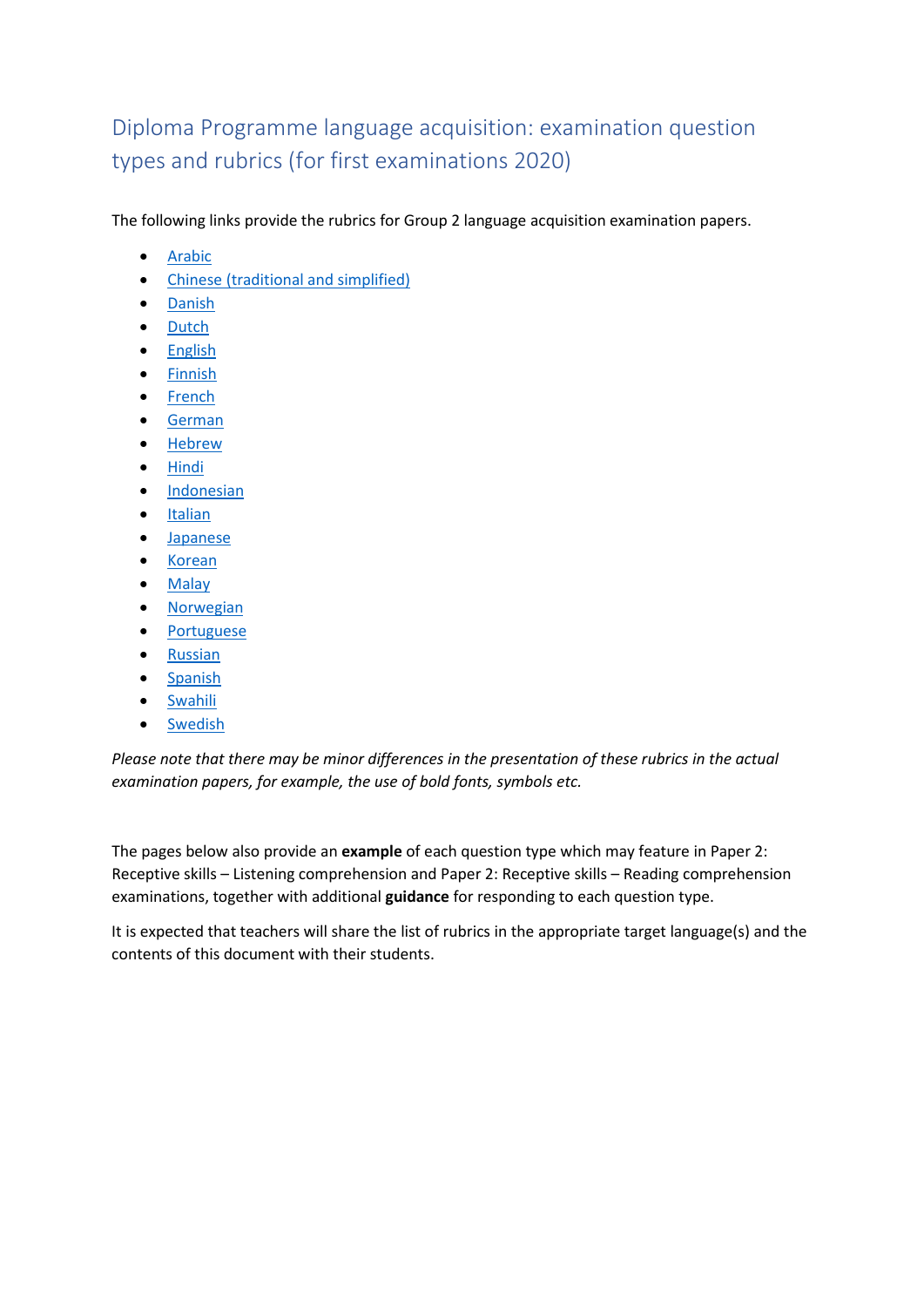## Paper 1: Productive skills – writing

There will be a choice of three text types given under each task. Not all listed text types will be equally appropriate for the task. Candidates must choose the text type that is most suitable for the context, audience and purpose stated in the task.

Students are marked against three assessment criteria: Language, Message, and Conceptual understanding.

## 1. Ab initio

**Section A**

Complete **one** task. Use an appropriate text type from the options below the task you choose. Write 70-150 words.

**Section B**

Complete **one** task. Use an appropriate text type from the options below the task you choose. Write 70-150 words.

## 2. Language B SL

Complete **one** task. Use an appropriate text type from the options below the task you choose. Write 250-400 words.

## 3. Language B HL

Complete **one** task. Use an appropriate text type from the options below the task you choose. Write 450-600 words.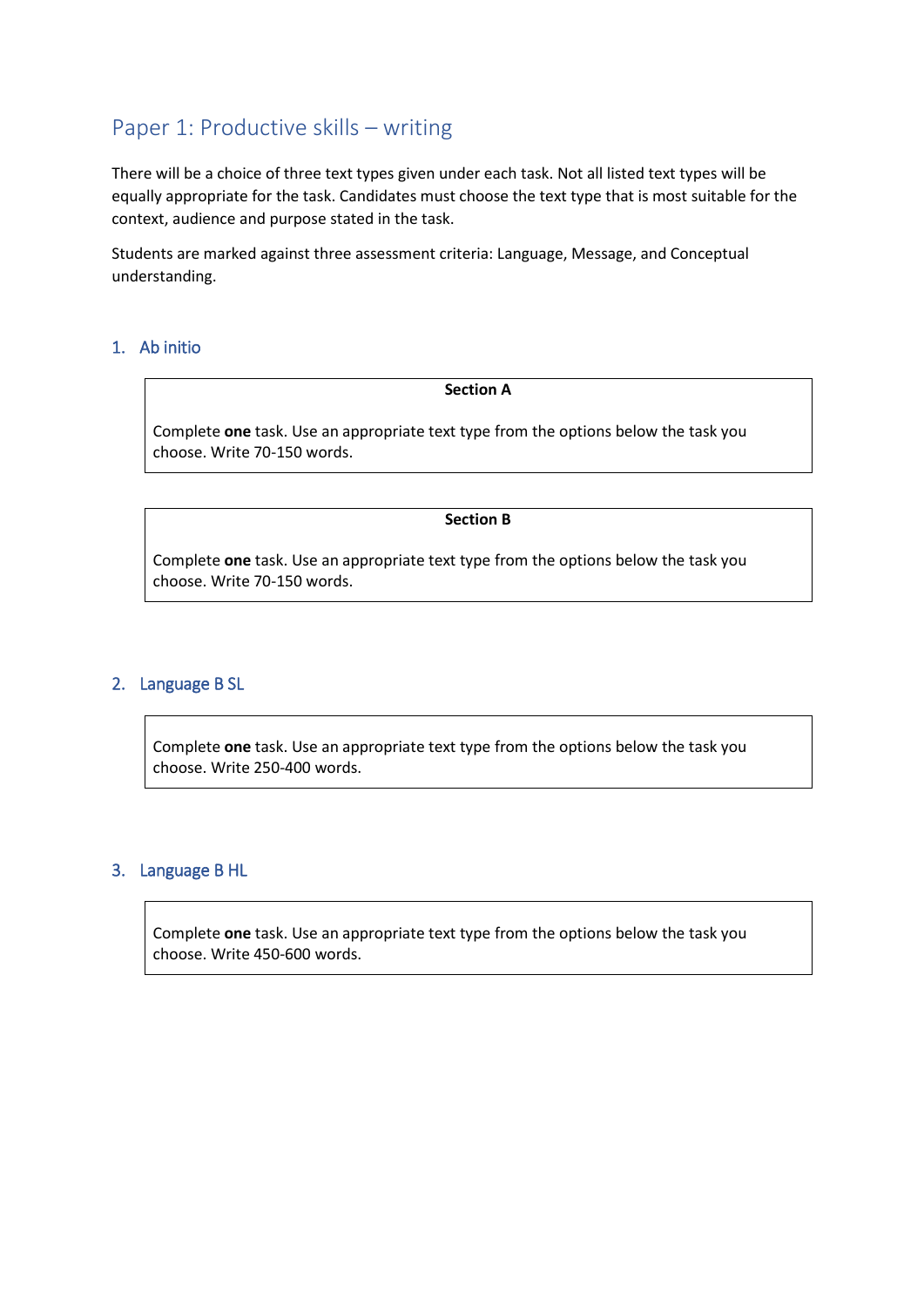## Paper 2: Receptive skills – Listening comprehension

#### *Question types*

The following applies for language ab initio SL, language B SL and language B HL examinations.

The following five question types may appear in the Listening comprehension examination paper:

- 1. Multiple choice questions
- 2. Identify true statements
- 3. Matching statements with their sources
- 4. Short answer questions
- 5. Gap-filling exercise

For listening comprehension audio texts B and C, two of the above question types will be used: one question type based on the information before the natural pause in the audio text and a different question type based on the information after the natural pause.

#### *Rubrics and examples*

## 1. Multiple choice questions

There will be three options, only one of which will be correct according to the audio text. Candidates must write the appropriate letter in the answer box provided. At ab initio, images may be used in the options instead of words.

| Choose the correct answer. |                                                                                                                                 |
|----------------------------|---------------------------------------------------------------------------------------------------------------------------------|
|                            | 1. When Kate says she does not like action films, John is<br><b>Example 13</b><br><b>B.</b> annoyed.<br><b>C.</b> disappointed. |

## 2. Identify true statements

Candidates must identify the statements that are true according to the audio text. Candidates must write the appropriate letters in the answer boxes provided. Answers can be given in any order.

| 1. | Choose the <b>four</b> true statements.<br>[4]                                 |
|----|--------------------------------------------------------------------------------|
|    | A. The speaker intends to address gender inequality.                           |
|    | B. The speaker highlights linguistic bias as the focus of her speech.          |
|    | <b>C.</b> The speaker believes English is not biased.                          |
|    | <b>D.</b> The speaker thinks terms like "chairman" are still commonly used.    |
|    | <b>E.</b> The speaker's name is Andy.                                          |
|    | The speaker played on the school's football team.<br>F.                        |
|    | <b>G.</b> The speaker would like more politically correct terms to be created. |
|    | H. The speaker would like us to understand the origins of stereotypes.         |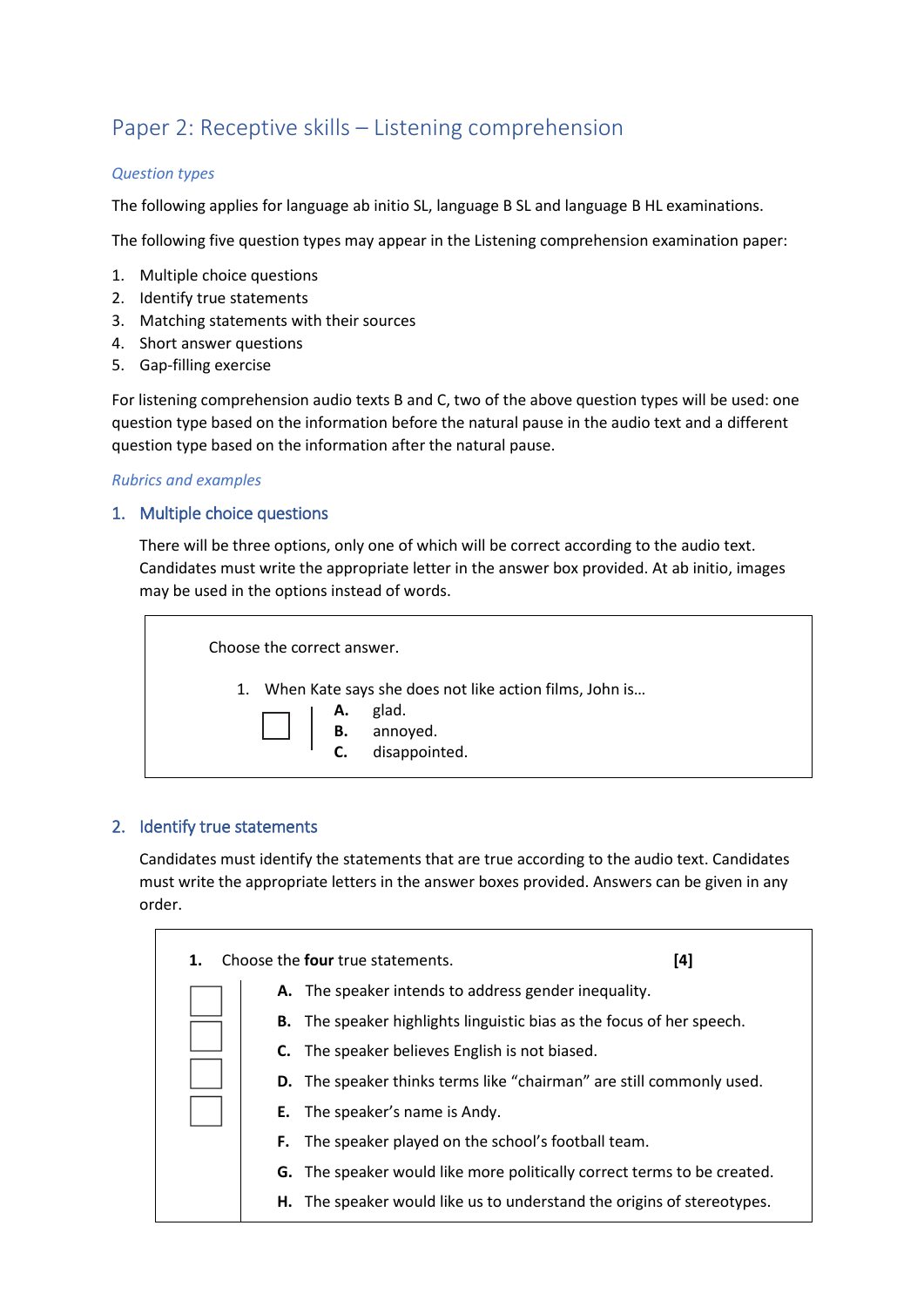## 3. Matching statements with their sources

The statements will be preceded by a question (*e.g.* "Whose opinion?", "Which festival?"). There will be three or more options to choose from. The options may be people, places, events, dates, items *etc.* Candidates must answer by placing a tick in the table. Candidates must tick only **one** option for each statement.

| <b>Whose opinion?</b>                                                          | Stan | Hadia | <b>Both</b> |
|--------------------------------------------------------------------------------|------|-------|-------------|
| 1. Young people do not tend to care much about<br>dressing formally for work.  |      |       |             |
| 2. Not all young members of staff borrow ties for<br>interviews.               |      |       |             |
| 3. What people are expected to wear to work<br>should be clear on the website. |      |       |             |
| 4. A clear dress code will affect employees.                                   |      |       |             |

## 4. Short answer questions

Questions may be answered using words heard in the audio text. Other words or phrases with the same meaning as the correct answers will be accepted. Spelling and grammatical errors will be accepted provided they do not change the meaning of the answer. Candidates should provide one answer only, unless the question specifically asks for more.

Answer the following questions.

1. How does the Principal of the school feel about the project?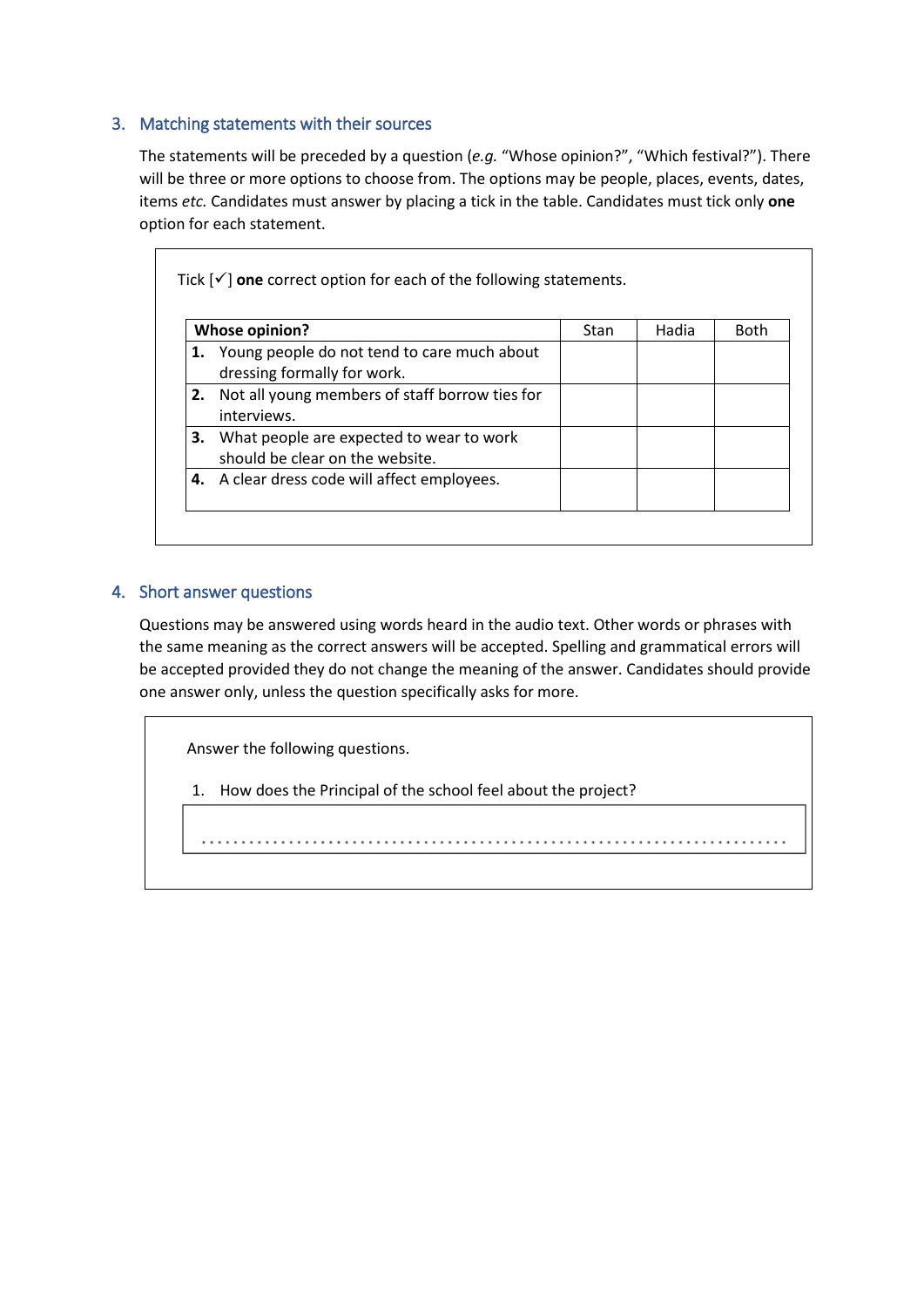## 5. Gap-filling exercise

A short piece of text linked to the audio text will be presented with several gaps in it. Answers may be words or numbers. Questions may be answered using words heard in the audio text. Other words or phrases with the same meaning as the correct answers will accepted, including answers that are more than three words. Spelling errors are accepted provided they do not change the meaning of the answer. However, the answers must fit grammatically into the gaps.

|                  | Complete the following gaps using no more than three words for each answer.<br>Alice's application form:                                                   |
|------------------|------------------------------------------------------------------------------------------------------------------------------------------------------------|
|                  | About you:                                                                                                                                                 |
|                  | Name: Alice Johnson<br>Address: 24 Riley Street, Surrey Hills, Sydney<br>Age (when the course begins): [ - 1 - ]<br>About the course you are applying for: |
|                  | Name of course: [ - 2 - ]<br>Location of course: [ - 3 - ]<br>Starting time: [ - 4 - ]<br>I have enclosed a cheque for [ - 5 - ].                          |
| $1. \quad [-1-]$ |                                                                                                                                                            |
| 2. $[-2 -]$      |                                                                                                                                                            |
| etc.             |                                                                                                                                                            |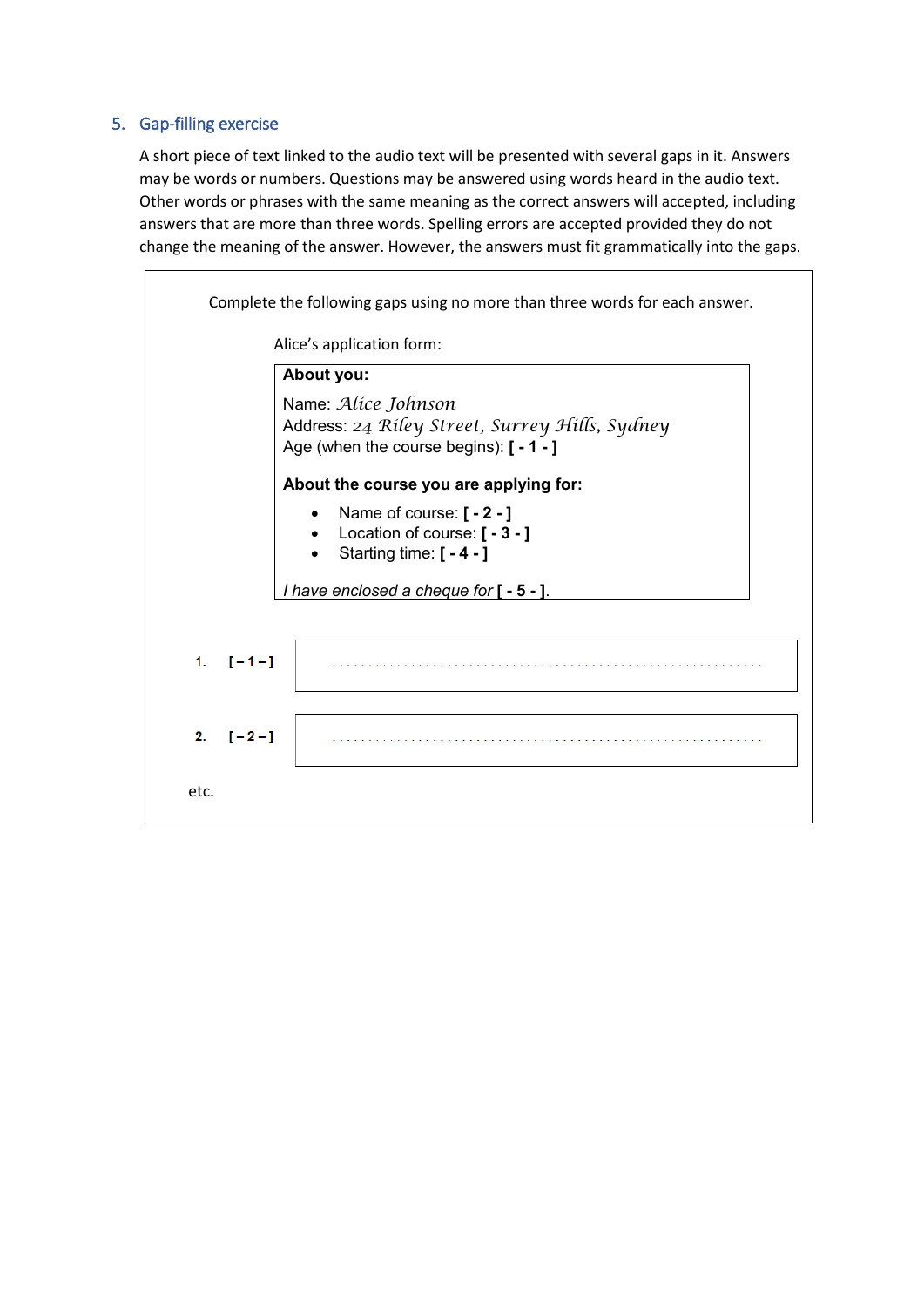## Paper 2: Receptive skills – Reading comprehension

#### *Question types*

The following applies for language ab initio SL, language B SL and language B HL examinations.

The following 13 question types may appear in the Reading comprehension examination paper:

- 1. Multiple choice questions
- 2. Identify true statements
- 3. Matching questions with answers in the text
- 4. Matching headings with paragraphs in the text
- 5. Matching vocabulary exercise
- 6. Matching statements with people
- 7. Matching two halves of a sentence
- 8. Gap-filling exercise
- 9. Short answer questions
- 10. Finding words in the text
- 11. True or false with justification questions
- 12. Complete sentences using words form the text
- 13. Identifying to whom or to what words refer

#### *Rubrics and examples*

#### 1. Multiple choice questions

There will be four options, only one of which will be correct according to the reading text. Candidates must write the appropriate letter in the answer box provided.

| Choose the correct answer.                                                                                        |              |  |
|-------------------------------------------------------------------------------------------------------------------|--------------|--|
| 2. The author's style in the text is<br>B. accounting.<br>B. encouraging.<br>C. entertaining.<br>D. professional. | A. academic. |  |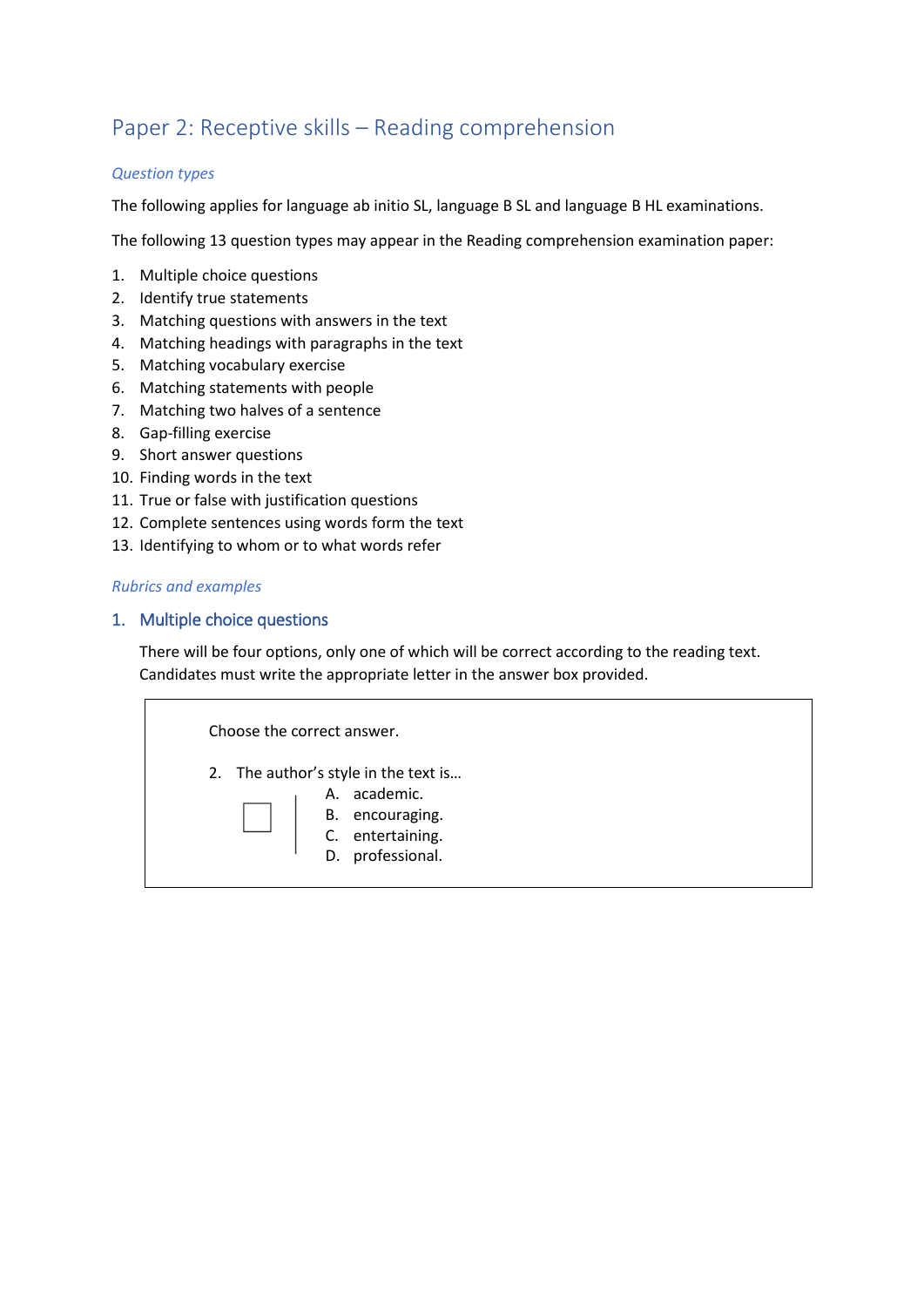## 2. Identify true statements

Candidates must identify the statements that are true according to the reading text. Candidates must write the appropriate letters in the answer boxes provided. Answers can be given in any order.

|      | Choose the <b>four</b> true statements.                                          | [4] |
|------|----------------------------------------------------------------------------------|-----|
| А.   | Singaporeans keep themselves informed of current affairs.                        |     |
| В.   | Unlike his countrymen, Lauw reads the news both in print and online.             |     |
|      | C. Lauw is upset about the lack of reliability in online news sources.           |     |
|      | D. Lauw observes that mainstream media are more trustworthy than online<br>ones. |     |
| Е.   | When more people read online news, its reliability becomes more<br>questionable. |     |
| F.   | When more people read online news, its trustworthiness increases.                |     |
| G.   | When News editors in the past valued both precision and objectivity.             |     |
| H. . | Social media nowadays are not used solely for their original purpose.            |     |
|      |                                                                                  |     |

## 3. Matching questions with answers in the text

The questions in the reading text, such as from an interview, will be removed and replaced by gaps. Candidates must identify the appropriate question for each answer given in the reading text. Candidates must write the appropriate letter in the answer boxes provided.

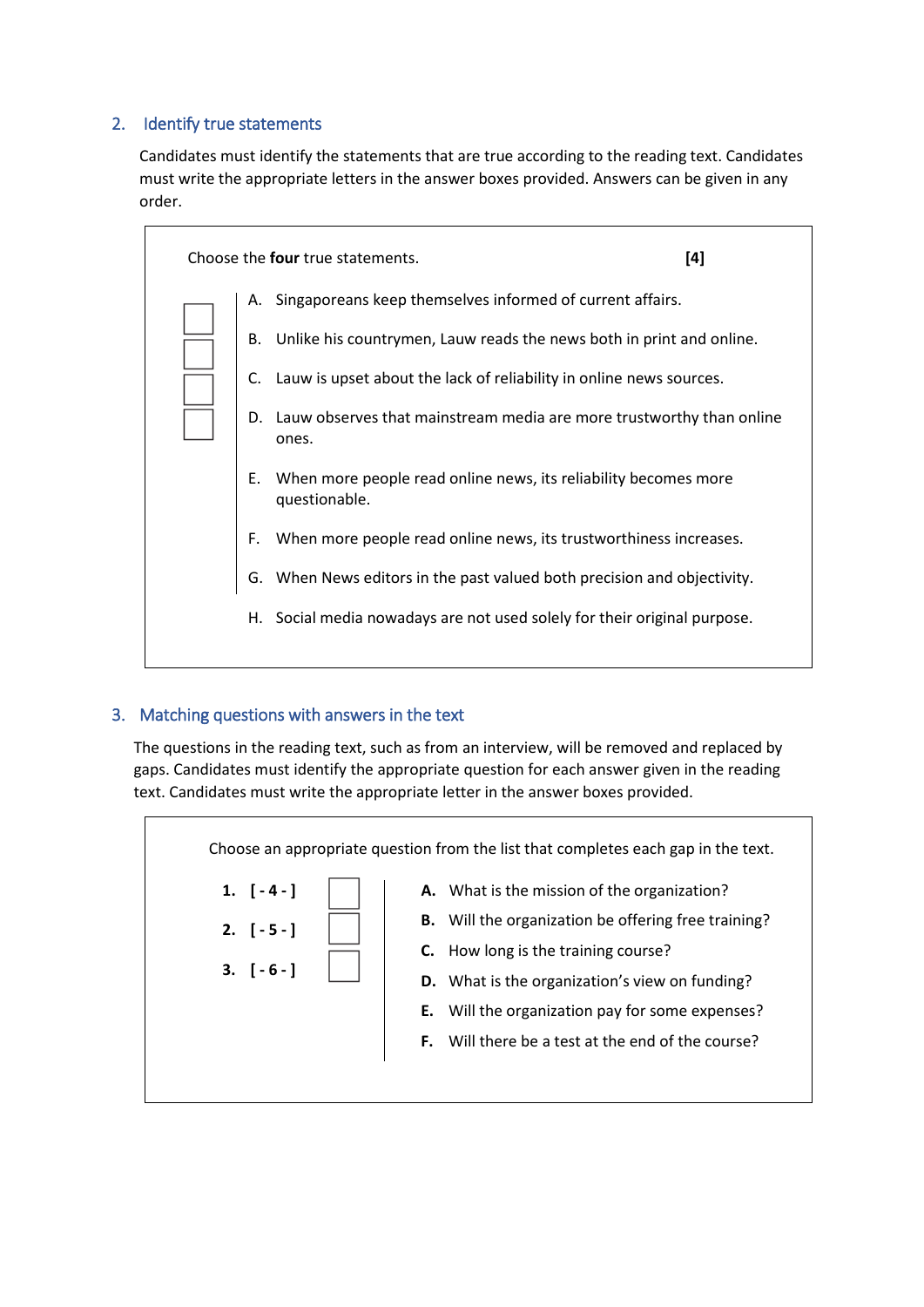## 4. Matching headings with paragraphs in the text

The headings in the reading text, such as from articles, will be removed and replaced by gaps. Candidates must identify the appropriate heading for each gap. Candidates must write the appropriate letter in the answer boxes provided.



#### 5. Matching vocabulary exercise

The words tested will be taken from the reading text. The words tested may be a single word or multiple words. Candidates must identify what the words mean in the context of the reading text. Candidates must write the appropriate letter in the answer boxes provided. At ab initio, images may be used in the options instead of words.

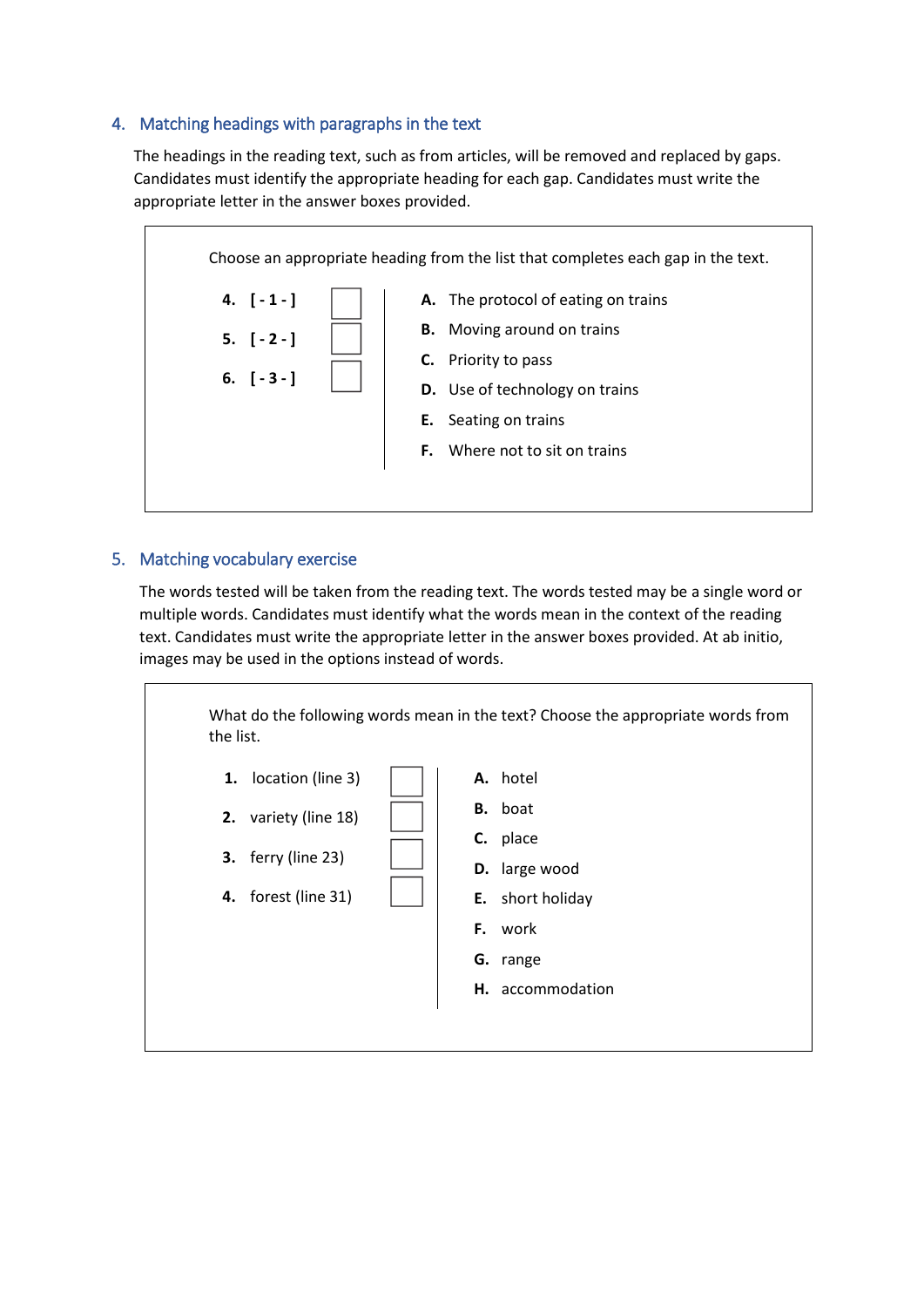#### 6. Matching statements with people

Candidates must identify the statement that applies to each person, based on the information in the reading text. Candidates must write the appropriate letter in the answer boxes provided.



#### 7. Matching two halves of a sentence

Candidates must identify the appropriate ending for each sentence. The completed sentence must create a meaning that reflects the content of the reading text. Candidates must write the appropriate letter in the answer boxes provided.

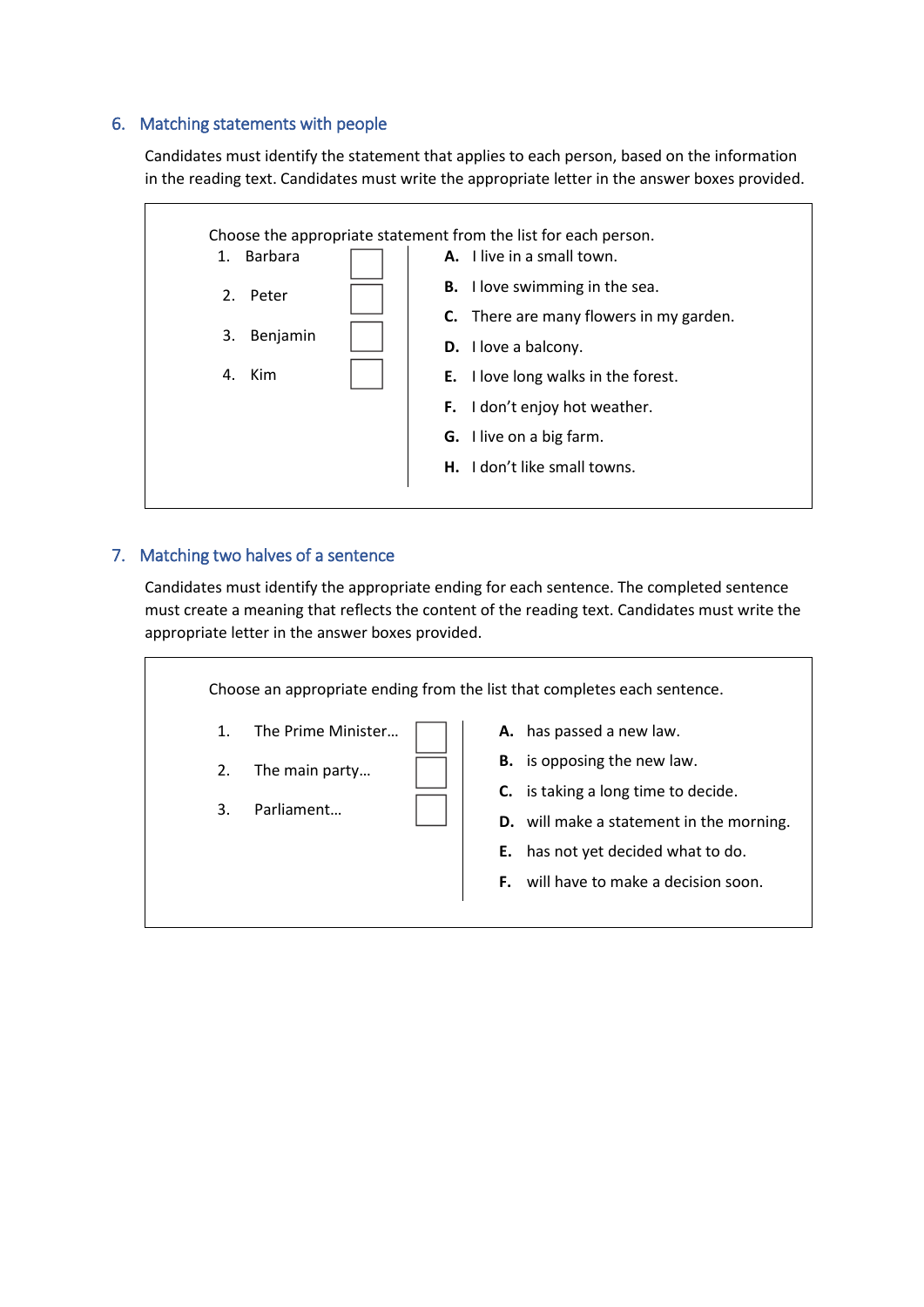## 8. Gap-filling exercise

Candidates are presented with a summary of a reading text with several gaps in it. The summary may be based on a part or whole of the reading text. Candidates must identify which words from the options go in each gap. The answer must fit the summary text grammatically and create a meaning that is contained in the reading text. Candidates must write the appropriate letter in the answer boxes provided.

> Choose an appropriate word from the list that completes each gap in the following text.

This text feature Viney who invented an application called PART. It also explains that **[ - 20 - ]** Vineys' PART, drivers had up to around 14 seconds to react to sirens. With this invention, drivers will be able to tell **[ - 21 - ]** emergency vehicles are within 800 metres. It is likely that this invention will benefit not only drivers, but also emergency workers, **[ - 22 - ]** will be able to do their jobs more effectively.



## 9. Short answer questions

Questions can be answered using words in the reading text. Other words or phrases with the same meaning as the answers will be accepted, unless the question asks candidates to identify the exact words used in the reading text. Spelling and grammatical errors are accepted provided they do not change the meaning of the answer. Candidates should provide only one answer, unless the question specifically asks for more.

Answer the following questions.

2. What online source does Mr Williams trust most?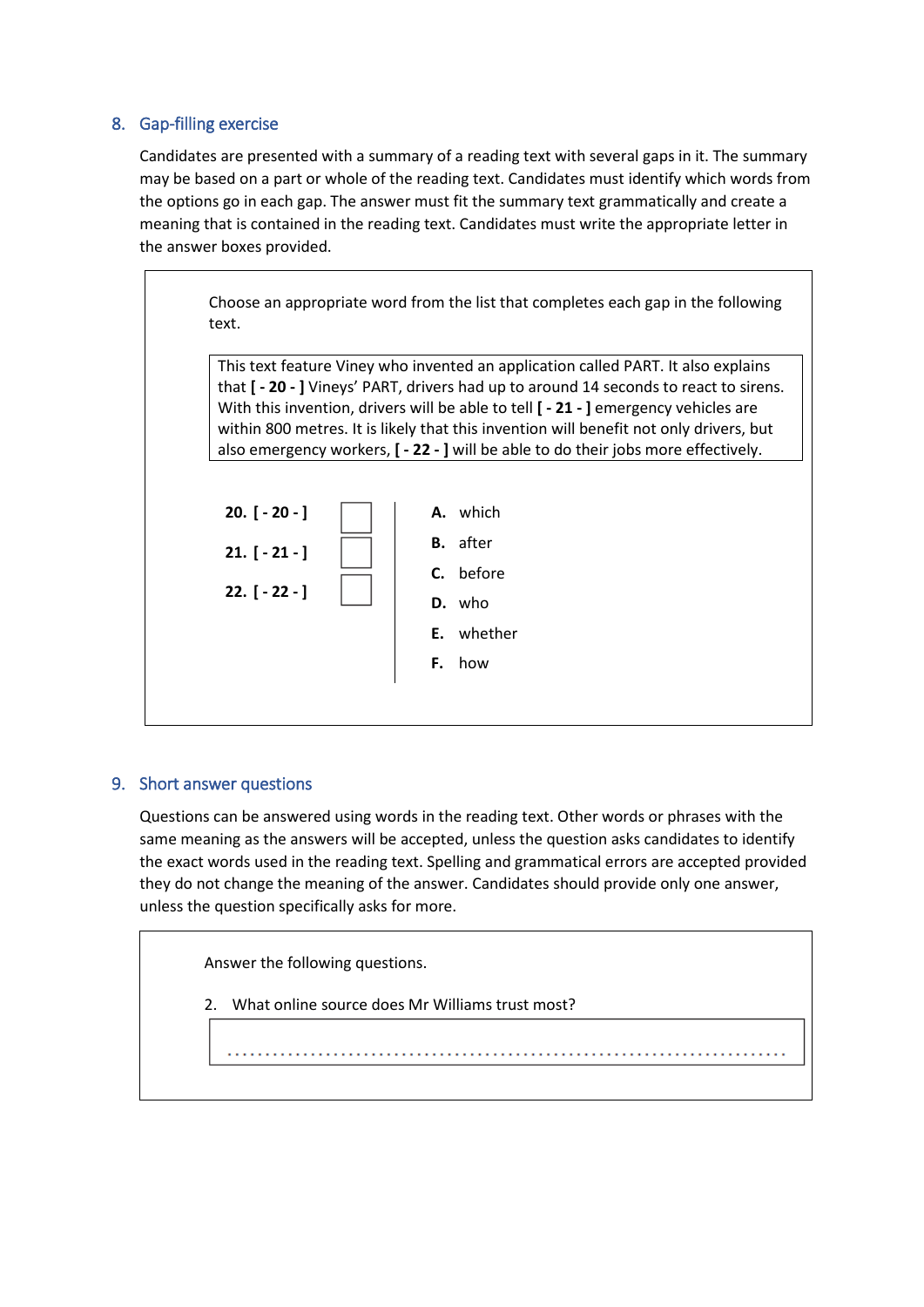## 10. Finding words in the text

The answer may be a word or a phrase. The answer must appear within the line or paragraph reference given in the rubric. At ab initio, images may be used in the questions instead of words.

|    | Find the word or phrase in lines 10-21 which mean the following. |  |  |  |  |  |  |  |  |  |
|----|------------------------------------------------------------------|--|--|--|--|--|--|--|--|--|
|    |                                                                  |  |  |  |  |  |  |  |  |  |
| 1. | stunning                                                         |  |  |  |  |  |  |  |  |  |
|    |                                                                  |  |  |  |  |  |  |  |  |  |
|    |                                                                  |  |  |  |  |  |  |  |  |  |

## 11. True or false with justification questions

Candidates must indicate whether each statement is true or false by ticking the appropriate box. Candidates must also provide a "justification": a quotation from the reading text which proves the statement as true or false. The justification must support all parts of the statement, but it should not include any additional information that is irrelevant to the statement. Both the tick and the justification must be correct to receive the mark. No half marks will be given.

|    |       |                | The following statements are either true or false. Tick $[\checkmark]$ the correct option, then<br>justify it using words as they appear in the text. Both parts are required for [1 mark]. |
|----|-------|----------------|---------------------------------------------------------------------------------------------------------------------------------------------------------------------------------------------|
| 1. |       |                | Readers of online news items will develop better awareness in the future.                                                                                                                   |
|    | True  | Justification: |                                                                                                                                                                                             |
|    | False |                |                                                                                                                                                                                             |

## 12. Complete sentences using words from the text

The question will present the start of a sentence. Candidates must answer with a continuous quote from the reading text that completes the sentence. The quote must be taken from the line or paragraph reference given in the rubric. The quote must fit grammatically with the start of the sentence and create a meaning that is contained in the reading text.

Find the words that complete the following sentences. Answer using the words as they appear in lines 10-20.

**1.** Equipment does not normally operate in that…